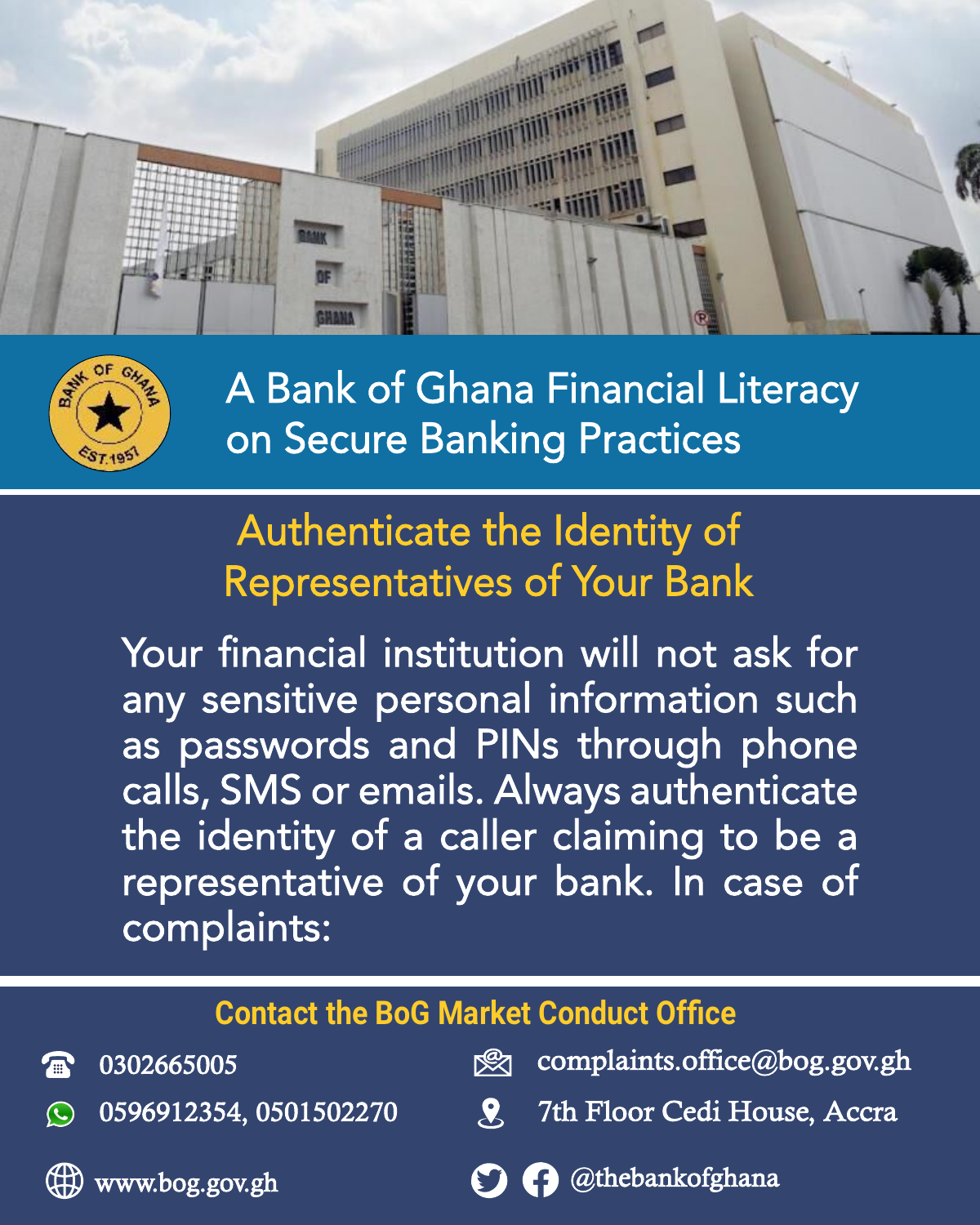



## Secure Your ATM Cards

The information on your card could be used by criminals/fraudsters for transactions without your approval even if your PIN is unknown. In case of complaints:

| <b>Contact the BoG Market Conduct Office</b> |                                |            |                              |  |
|----------------------------------------------|--------------------------------|------------|------------------------------|--|
| 盒.                                           | 0302665005                     | r®zn       | complaints.office@bog.gov.gh |  |
|                                              | $\odot$ 0596912354, 0501502270 | <b>AST</b> | 7th Floor Cedi House, Accra  |  |
|                                              | Www.bog.gov.gh                 |            | O O @thebankofghana          |  |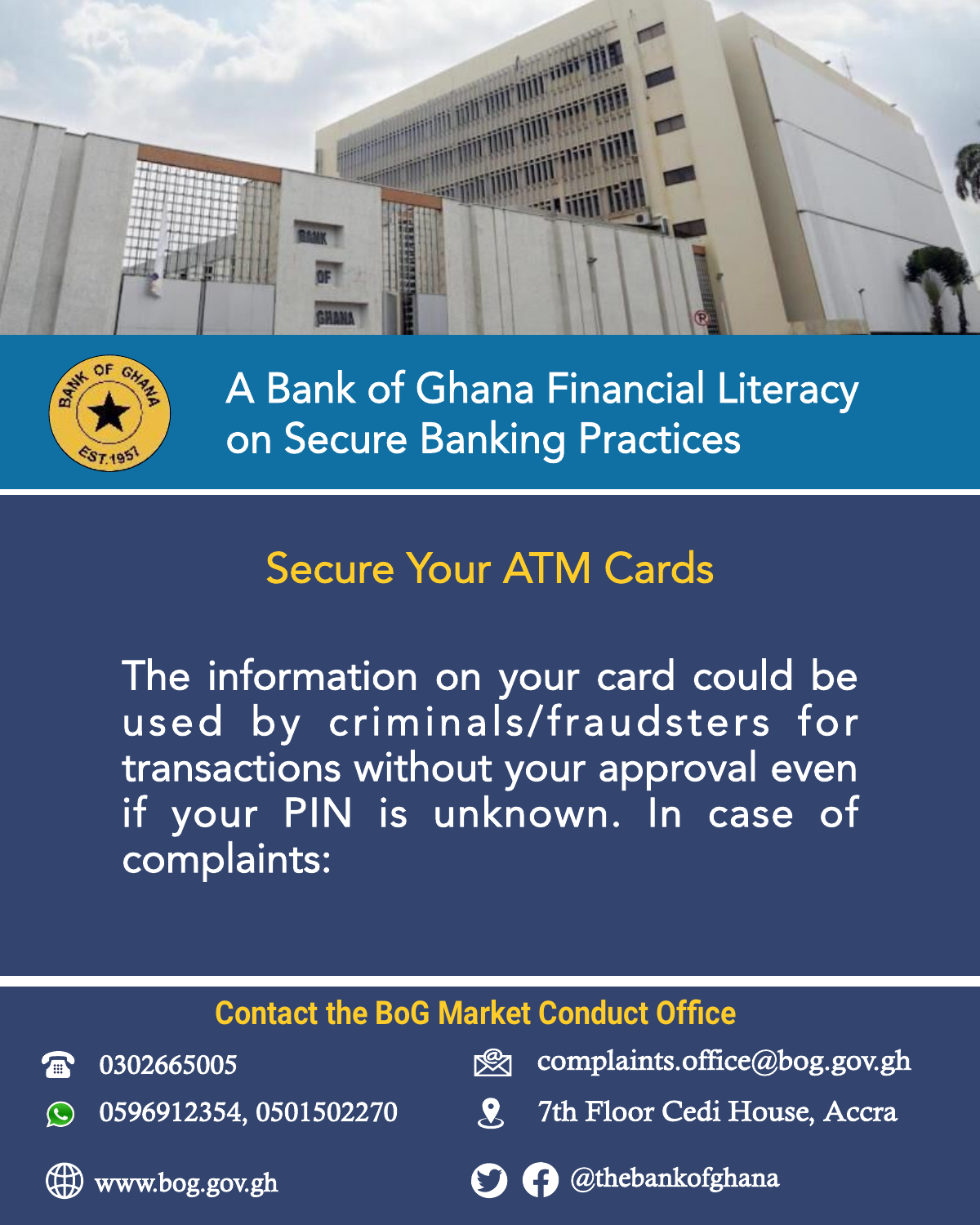



## Protect Your Cheque Book

Do not sign a blank cheque for a staff of a financial institution or any person for immediate or later withdrawal. In case of complaints:

| <b>Contact the BoG Market Conduct Office</b> |                                |            |                              |  |
|----------------------------------------------|--------------------------------|------------|------------------------------|--|
|                                              | <b>a</b> 0302665005            | гØл        | complaints.office@bog.gov.gh |  |
|                                              | $\odot$ 0596912354, 0501502270 | <b>AST</b> | 7th Floor Cedi House, Accra  |  |
|                                              | www.bog.gov.gh                 |            | O O @thebankofghana          |  |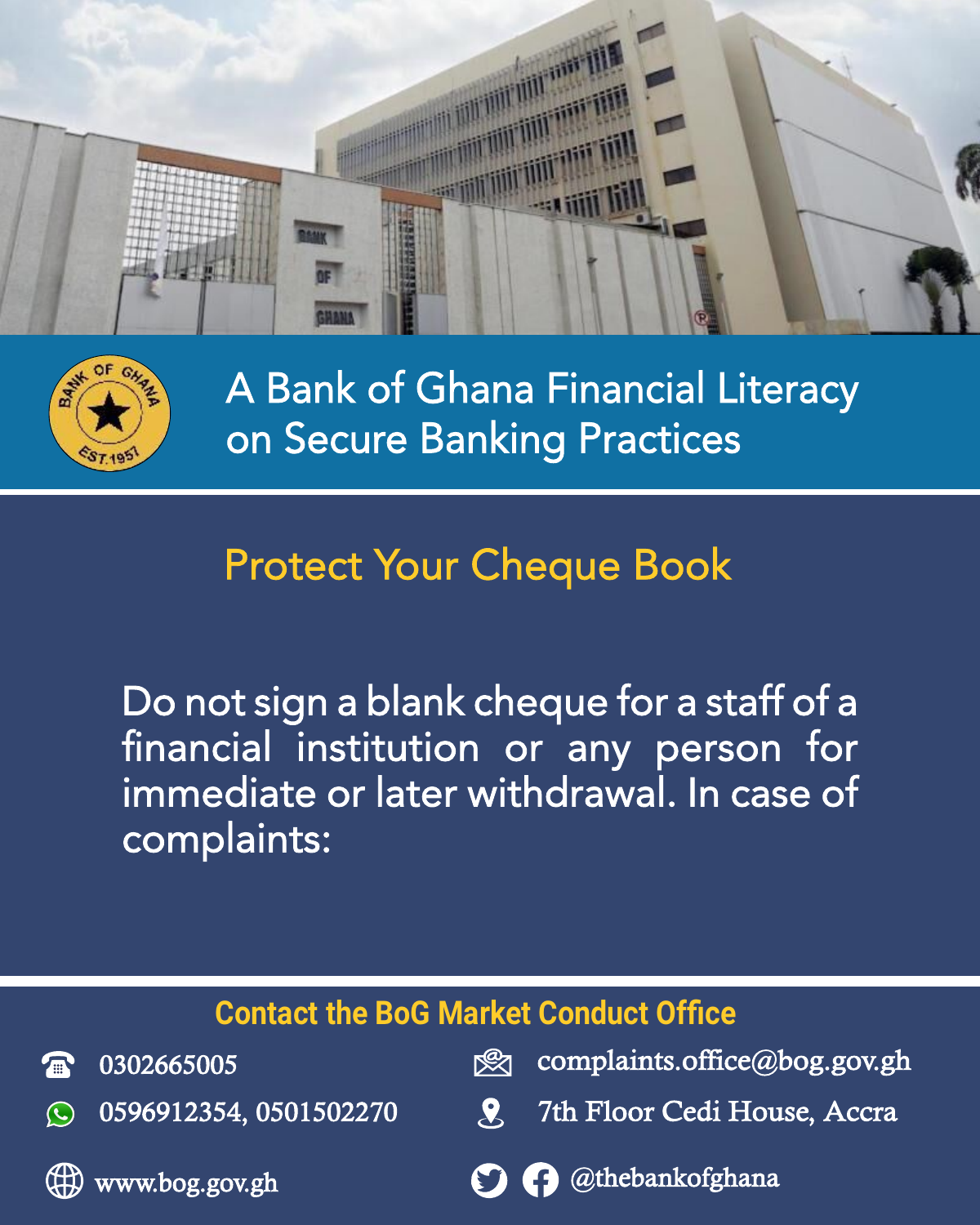



## Secure Your Personal Data

Prevent theft of your identity at the banking halls or elsewhere by properly disposing of all documents containing personal data such as name, account number, contact information, signature, etc. In case of complaints:

| <b>Contact the BoG Market Conduct Office</b> |                                |      |                              |  |
|----------------------------------------------|--------------------------------|------|------------------------------|--|
| $\mathbb{R}$ .                               | 0302665005                     | r≌zı | complaints.office@bog.gov.gh |  |
|                                              | $\odot$ 0596912354, 0501502270 | 79 7 | 7th Floor Cedi House, Accra  |  |
|                                              | $\bigoplus$ www.bog.gov.gh     |      | O O @thebankofghana          |  |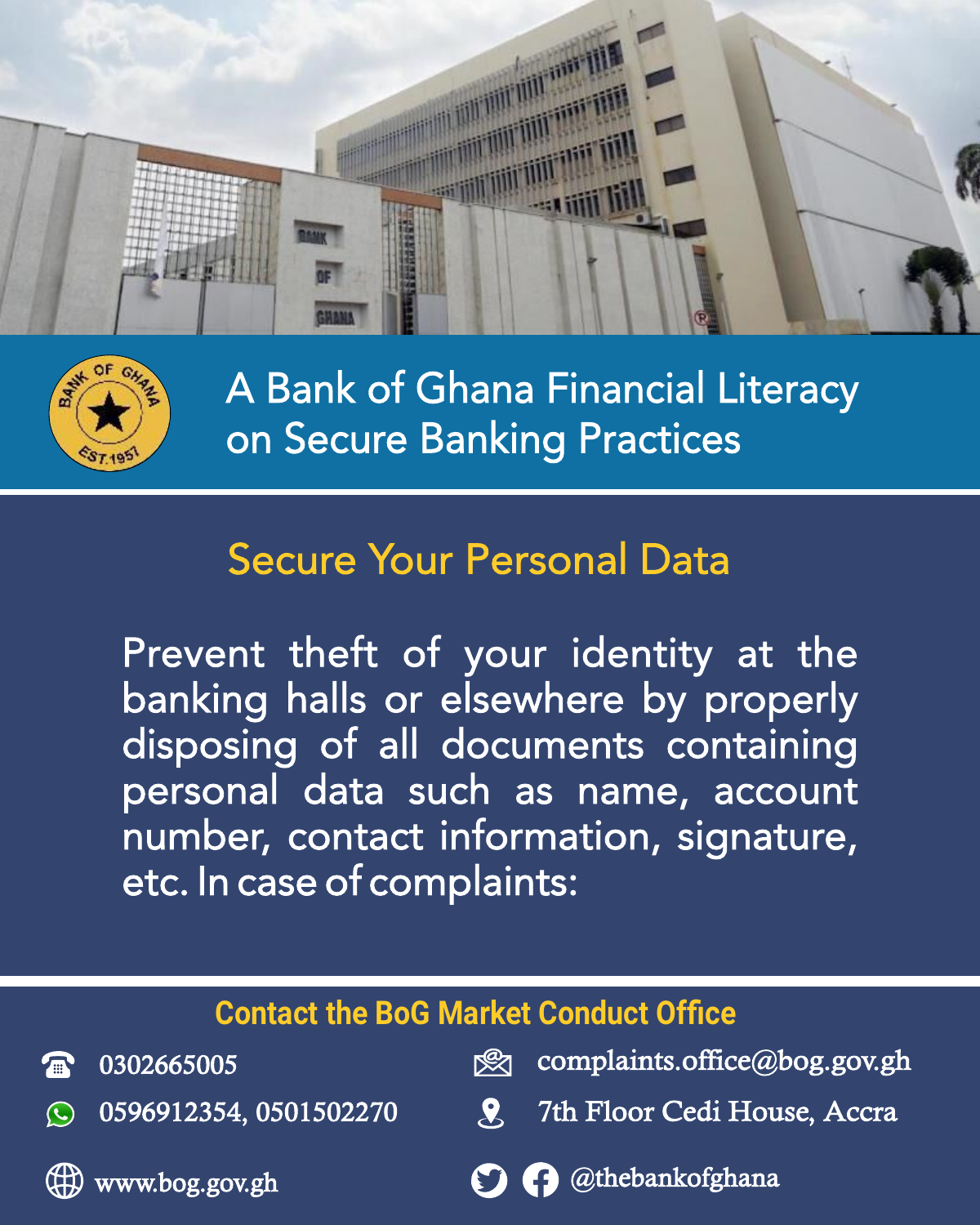



### Ensure the Source of Funds Received in Your Account is Legitimate

Beware of funds you receive in your bank account for yourself or on behalf of other persons, as this may be subject to anti-money laundering and countering terrorism financing laws. Always ensure the source of funds received in your account is legitimate. Do not allow anyone to use your bank account for a transaction. You are responsible for the activities on your bank account. In case of questions or complaints:

#### Contact the BoG Market Conduct Office

| <b>雷</b> 0302665005            | complaints.office@bog.gov.gh         |
|--------------------------------|--------------------------------------|
| $\odot$ 0596912354, 0501502270 | <b>2</b> 7th Floor Cedi House, Accra |
| Www.bog.gov.gh                 | O O @thebankofghana                  |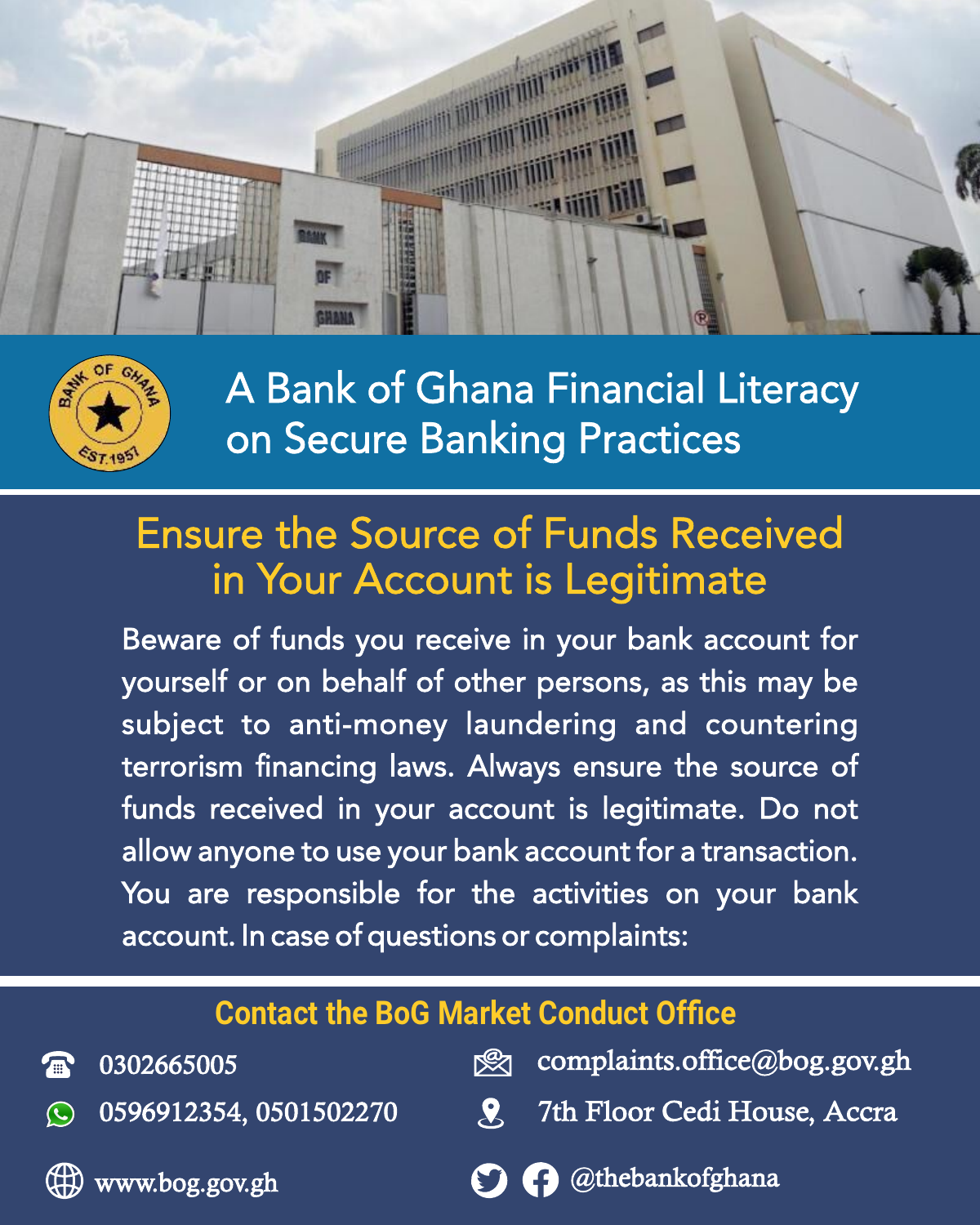



### Report Suspicious Transactions on Your Account

Regularly monitor your bank transactions and account balances and report any unlawful, unauthorized, or suspicious transactions on your account to the institution. In case of complaints:

| <b>Contact the BoG Market Conduct Office</b> |                                |            |                              |  |
|----------------------------------------------|--------------------------------|------------|------------------------------|--|
|                                              | <b>a</b> 0302665005            | r≌zı       | complaints.office@bog.gov.gh |  |
|                                              | $\odot$ 0596912354, 0501502270 | <b>A'D</b> | 7th Floor Cedi House, Accra  |  |
|                                              | $\bigoplus$ www.bog.gov.gh     |            | O O @thebankofghana          |  |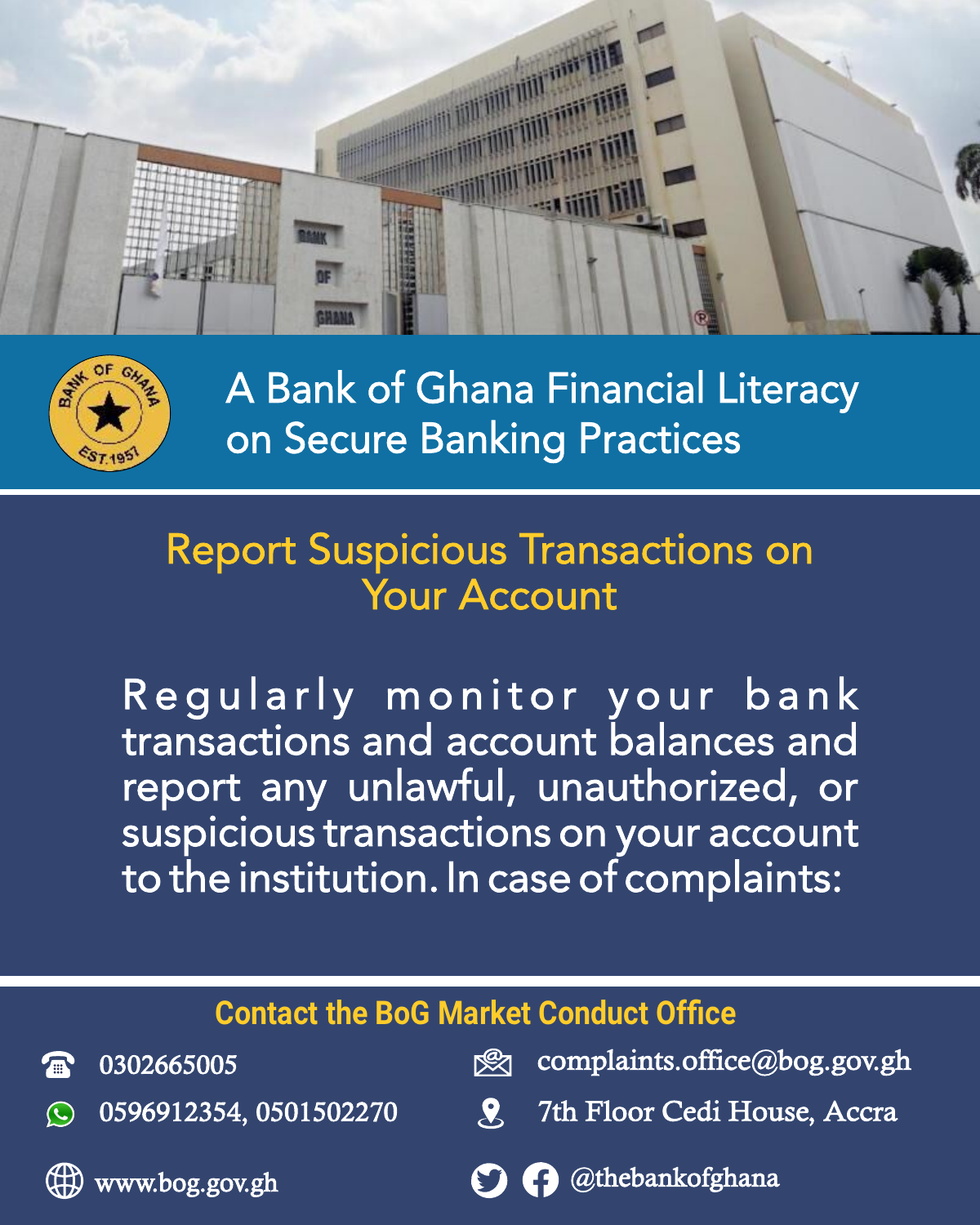



### Secure Passwords, Usernames & OTPs

Your banking application login credentials such as passwords, usernames and one-time passwords (OTPs) are highly sensitive and important assets in the digital world as the keys to your homes. Properly secure them. In case of complaints:

| <b>Contact the BoG Market Conduct Office</b> |                                |             |                              |  |
|----------------------------------------------|--------------------------------|-------------|------------------------------|--|
|                                              | <b>a</b> 0302665005            | r®zn        | complaints.office@bog.gov.gh |  |
|                                              | $\odot$ 0596912354, 0501502270 | <b>KY T</b> | 7th Floor Cedi House, Accra  |  |
|                                              | Www.bog.gov.gh                 |             | O @thebankofghana            |  |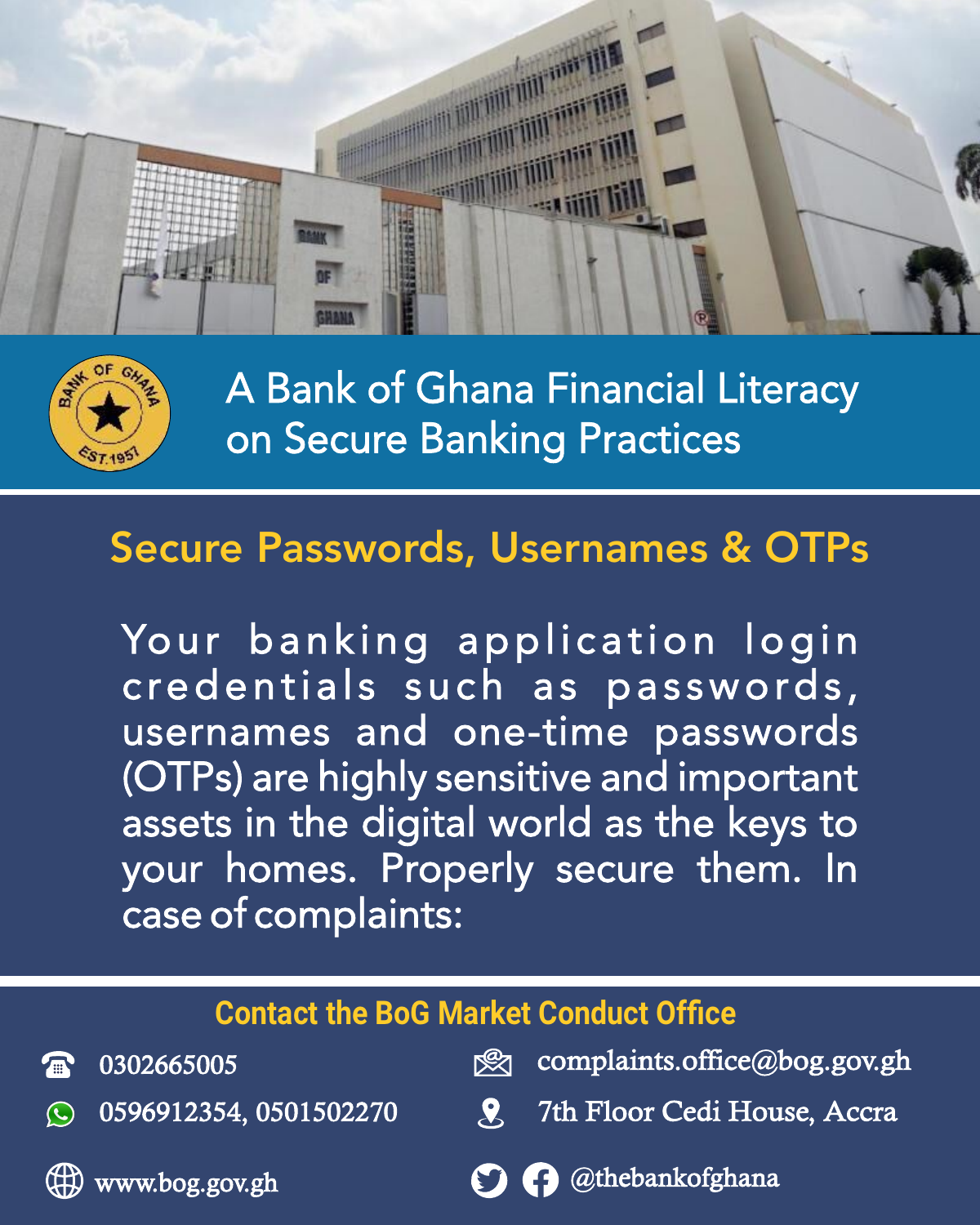



## Report Unfair Treatment by Licensed Financial Institutions

Have you been unfairly treated by an institution licensed by the Bank of Ghana? Report to the institution and if not satisfied to the Bank of Ghana for prompt redress.

| <b>Contact the BoG Market Conduct Office</b> |                                |      |                              |  |
|----------------------------------------------|--------------------------------|------|------------------------------|--|
|                                              | <b>雷</b> 0302665005            | r®zn | complaints.office@bog.gov.gh |  |
|                                              | $\odot$ 0596912354, 0501502270 | 29 T | 7th Floor Cedi House, Accra  |  |
|                                              | www.bog.gov.gh                 |      | O @thebankofghana            |  |